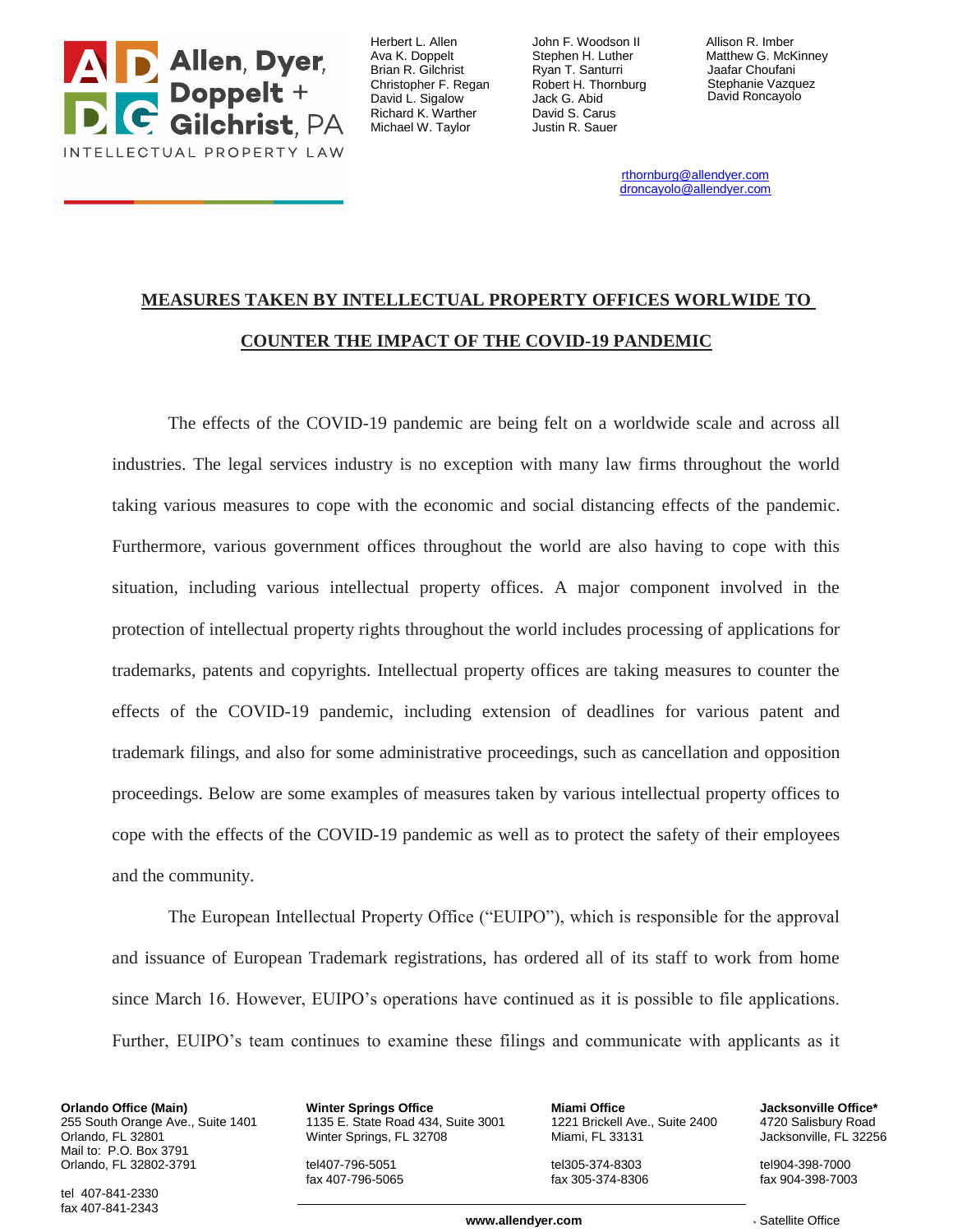regularly does. However, all interim deadlines, for example on pending applications, have been extended until May 1, 2020. Such extensions are automatic and do no require a request by the applicant or its attorney. The European Patent Office ("EPO"), which is responsible for the approval and issuance of European Patent registrations, has suspended all oral proceedings as well as inperson examination interviews on its premises. Instead, such proceedings and interviews will be conducted via videoconferences. Similarly, the EPO has extended until April 17 certain deadlines. In Spain, the Spanish Trademark and Patent Office ("OEPM"), which is responsible for issuance of trademarks and patents in Spain, has suspended and interrupted administrative proceedings. However, electronic filings may continue in Spain.

The United States Patent and Trademark Office ("USPTO") has taken similar measures and has closed its offices to the public until further notice. In-person meetings, including hearings, for example, as may be required in connection with administrative proceedings, are now being conducted via video conferences and telephonic conferences. Certain deadlines, including for trademark matters have been extended by 30 days, if the original deadline was between March 27 and April 30, and if the delay in meeting the deadline is due to the COVID-19 outbreak. Similarly, the U.S. Copyright Office has implemented a similar 30 day extension on deadlines, and further, has allowed applicants to provide deposit materials of their works online. Other measures taken by the USPTO include eliminating written signature requirements since the office is now accepting electronic signatures. In connection with certain patent applications, namely those filed in the U.S. pursuant the Patent Cooperation Treaty (PCT), will no longer require the applicant to send paper documents. This is in line with similar measures taken by the World Intellectual Property Organization ("WIPO"), which has also done away with the paper filing requirement. In some cases, an inevitable consequence of the COVID-19 pandemic will involve the expiration or abandonment of

**Orlando Office (Main)** 255 South Orange Ave., Suite 1401 Orlando, FL 32801 Mail to: P.O. Box 3791 Orlando, FL 32802-3791

**Winter Springs Office** 1135 E. State Road 434, Suite 3001 Winter Springs, FL 32708

tel407-796-5051 fax 407-796-5065

**Miami Office** 1221 Brickell Ave., Suite 2400 Miami, FL 33131

tel305-374-8303 fax 305-374-8306 **Jacksonville Office\*** 4720 Salisbury Road Jacksonville, FL 32256

tel904-398-7000 fax 904-398-7003

tel 407-841-2330 fax 407-841-2343

**www.allendver.com** \* \* Satellite Office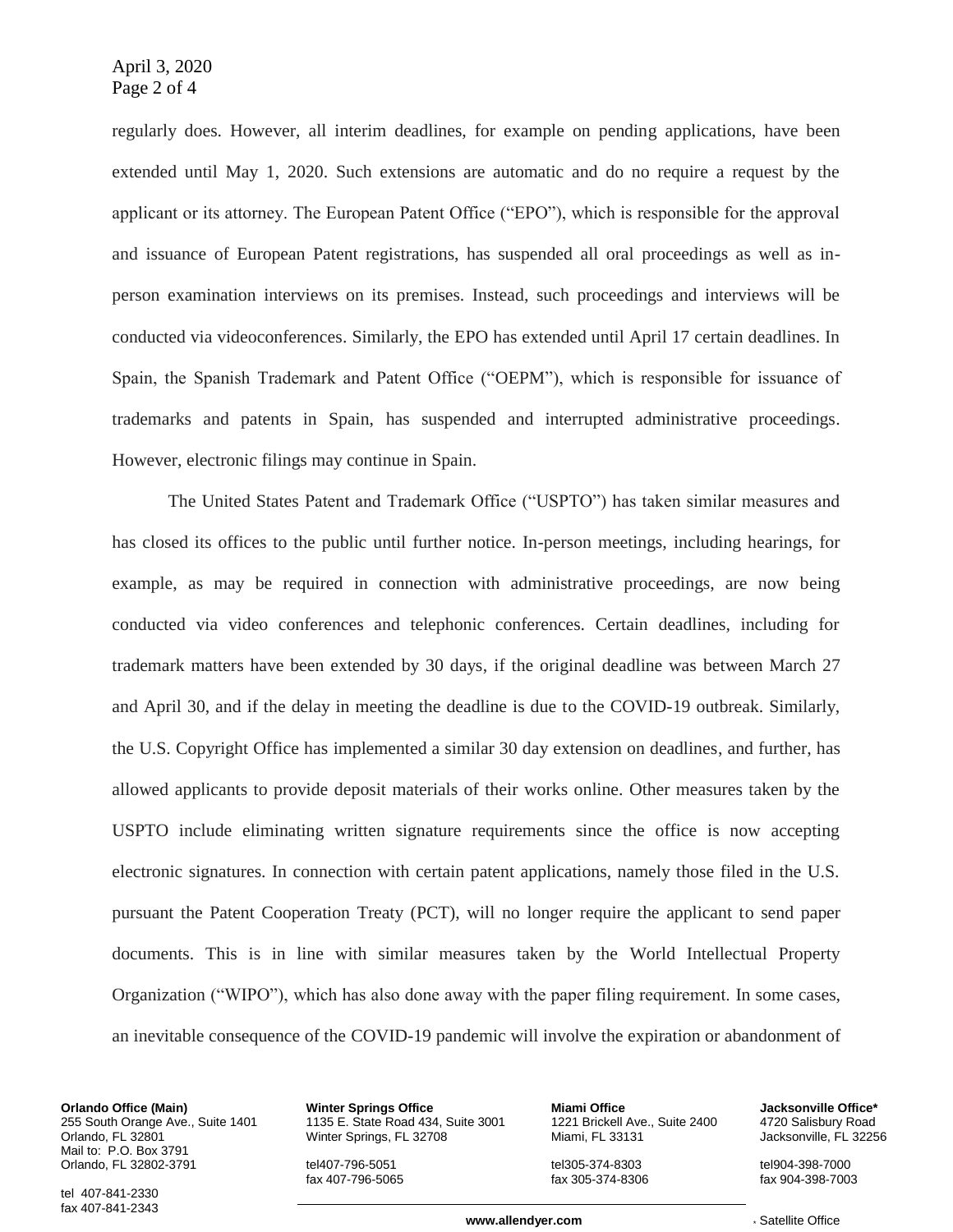applications. This may occur for a failure to provide a timely response to the USPTO or to take another formal action by anestablished deadline. Even if this occurs, abandoned patents and trademarks at the USPTO may be "revived" under certain scenarios, but this generally requires the payment of revival fees, which often times may be costly. In light of the effects of COVID-19, the USPTO is also waiving such revival fees.

Other countries have taken seemingly stricter measures, at least temporarily. The Mexican Institute of Industrial Property ("IMPI") has suspended all activities starting on March 27 and until April 19. This includes a closing of their intake window. In Venezuela, the Autonomous Service of Intellectual Property ("SAPI") has suspended all procedural deadlines and has discontinued all inperson services at its offices. South Africa has implemented a 21-day national lock down, thus the South African Patents and Trademarks Office ("SAPTO") will be closed from March 26 until April 30. However, all deadlines falling during this time frame are extended until the next business day after the lock down.

Even though the COVID-19 continues to cause a significant impact, various intellectual properties throughout the world have taken some measures to safeguard the rights of applicants and also to ensure that individuals have the ability to continue protecting their intellectual property. However, it is uncertain if these measures, or potentially others, will remain in place and for how much longer. Provided below is a summary chart with the measures the foregoing intellectual property offices have taken so far.

**Orlando Office (Main)** 255 South Orange Ave., Suite 1401 Orlando, FL 32801 Mail to: P.O. Box 3791 Orlando, FL 32802-3791

tel 407-841-2330 fax 407-841-2343 **Winter Springs Office** 1135 E. State Road 434, Suite 3001 Winter Springs, FL 32708

tel407-796-5051 fax 407-796-5065

**Miami Office** 1221 Brickell Ave., Suite 2400 Miami, FL 33131

tel305-374-8303 fax 305-374-8306 **Jacksonville Office\*** 4720 Salisbury Road Jacksonville, FL 32256

tel904-398-7000 fax 904-398-7003

**www.allendver.com** \* \* Satellite Office